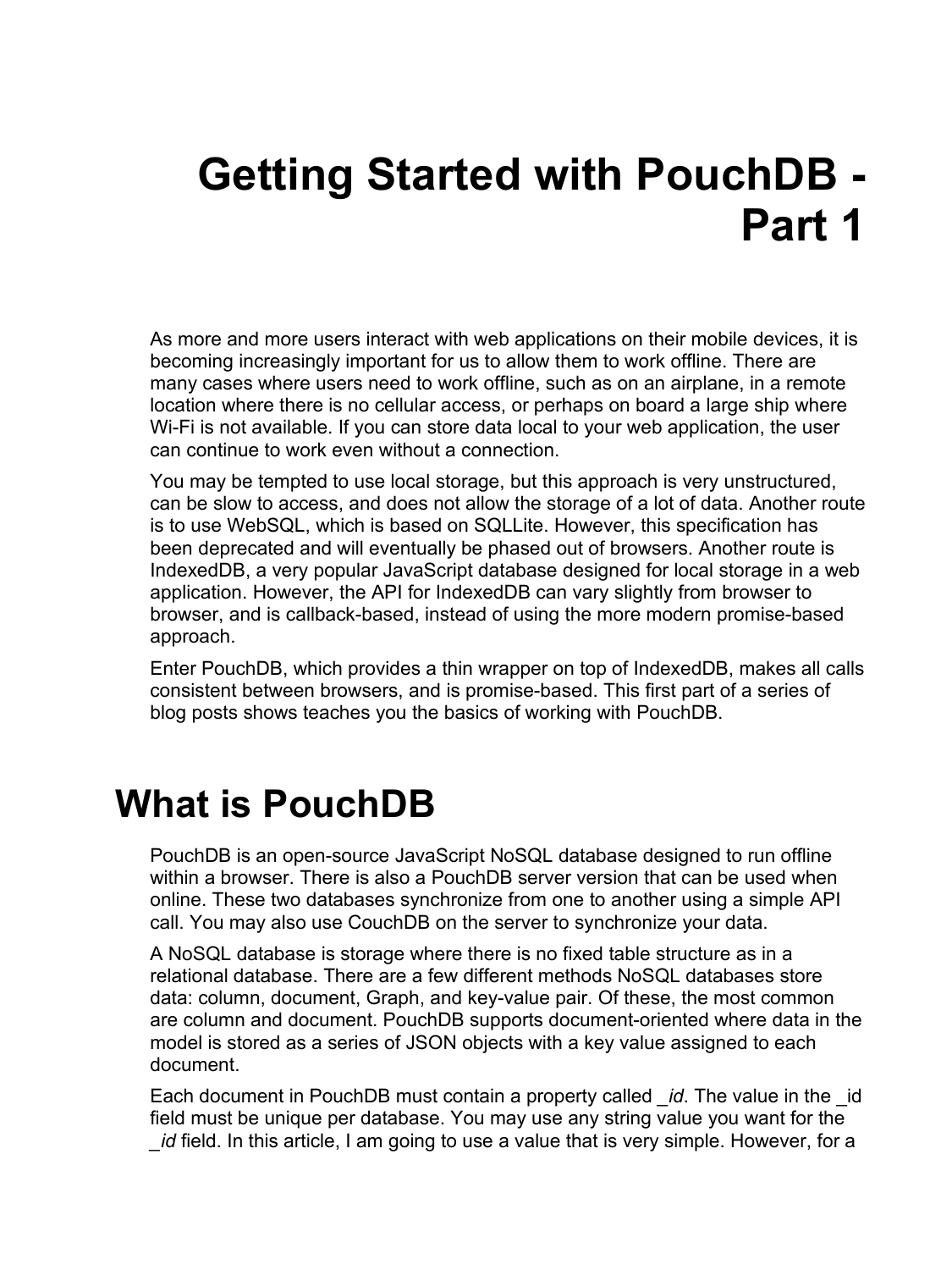real-world application you might consider using a GUID as this will ensure the values are completely unique if you synchronize with a server-side database.

You may insert new documents into your database by using the post() or the put() method, and pass in a JSON object. Once inserted, you can retrieve the document very quickly by searching for the value in the *\_id* field, or you can perform other searches by using views and creating indexes.

To modify or delete an existing document, you must first locate the specific document, and load the full document into memory. Make changes to any field you want using JavaScript, then save the entire document back into the database. A field named *\_rev* is created/updated with a new, unique value to help keep track of which is the most up-to-date version of the document.

# **PouchDB Basics**

To illustrate the basics of working with PouchDB, create a HTML project and include the Bootstrap CSS framework [\(www.getbootstrap.com\)](http://www.getbootstrap.com/), PouchDB [\(www.pouchdb.com\)](http://www.pouchdb.com/) and jQuery [\(www.jquery.com\)](http://www.jquery.com/). Add an HTML page and add the two <div> statements. The first <div> statement is used to display messages, and the other displays the JSON returned from our PouchDB operations. You can add some HTML buttons to call the various functions illustrated in this post.

```
<div id="messageArea" class="alert alert-danger hidden">
   <span id="message"></span>
\langlediv\rangle<div id="jsonArea" class="alert alert-info hidden">
   <textArea id="json" cols="100" rows="30"></textArea>
</div>
```
### **Common JavaScript**

Create a JavaScript file named **PouchDBSamples-common.js** and add a closure with the following code. The code in this closure is used in each of our samples to display messages, display JSON, and to clear the messages and JSON display areas.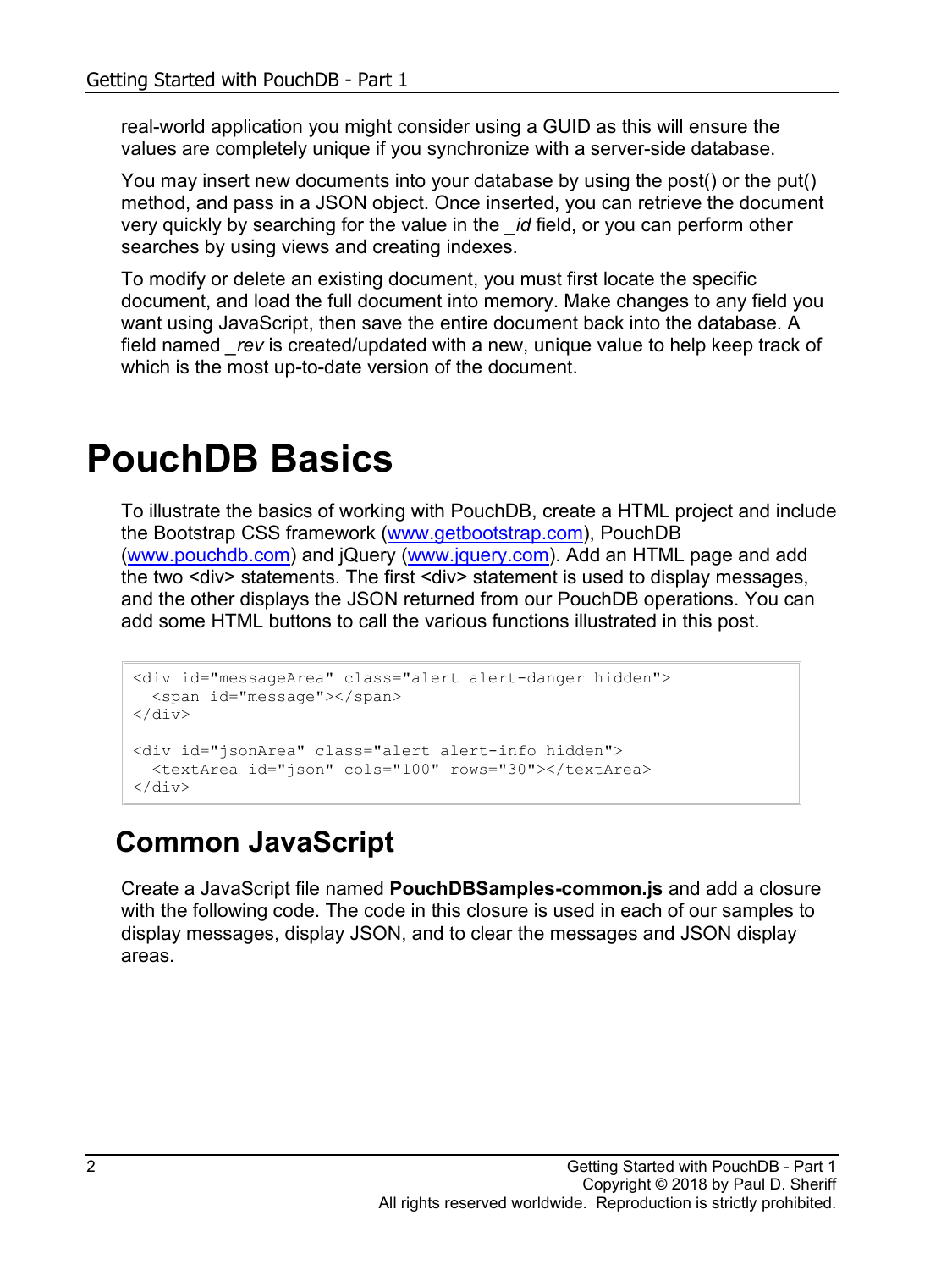```
let pouchDBSamplesCommon = (function () {
  //*************************************
   //* Private Functions
   //*************************************
   function displayMessage(msg) {
     $("#messageArea").removeClass("hidden");
     $("#message").text(msg);
     console.log(msg);
   }
   function displayJSON(data) {
     $("#jsonArea").removeClass("hidden");
     $("#json").text(JSON.stringify(data, undefined, 2));
   }
   function hideMessageAreas() {
     $("#messageArea").addClass("hidden");
     $("#message").text("");
     $("#jsonArea").addClass("hidden");
     $("#json").text("");
   }
   //************************************
   //* Public Functions
   //************************************
   return {
     displayMessage: displayMessage,
     displayJSON: displayJSON,
    hideMessageAreas: hideMessageAreas
   }
})();
```
Most of the methods in this closure are self-explanatory, but the displayJSON() method might need a little more explanation. I'm sure you are familiar with JSON.stringify(), but I added two additional parameters to it. The second parameter is not used, so just pass an undefined. If you pass a number as the third parameter, it includes the specified number of white space in the stringified JSON object. This gives us nicely formatted JSON string for display on our web page.

#### **Open/Create a Database**

On the HTML page you created, add links to PouchDB, jQuery and the JavaScript file you just created.

```
<script src="../Scripts/pouchdb-6.4.3.min.js"></script>
<script src="../Scripts/jquery-3.3.1.min.js"></script>
<script src="../Scripts/pouchDBSamplesCommon.js"></script>
```
Add a <script></script> tag just below the script tags you just created. Within these script tags create a variable named db. Create a function named openCreateDatabase() and write code within this function to create a new instance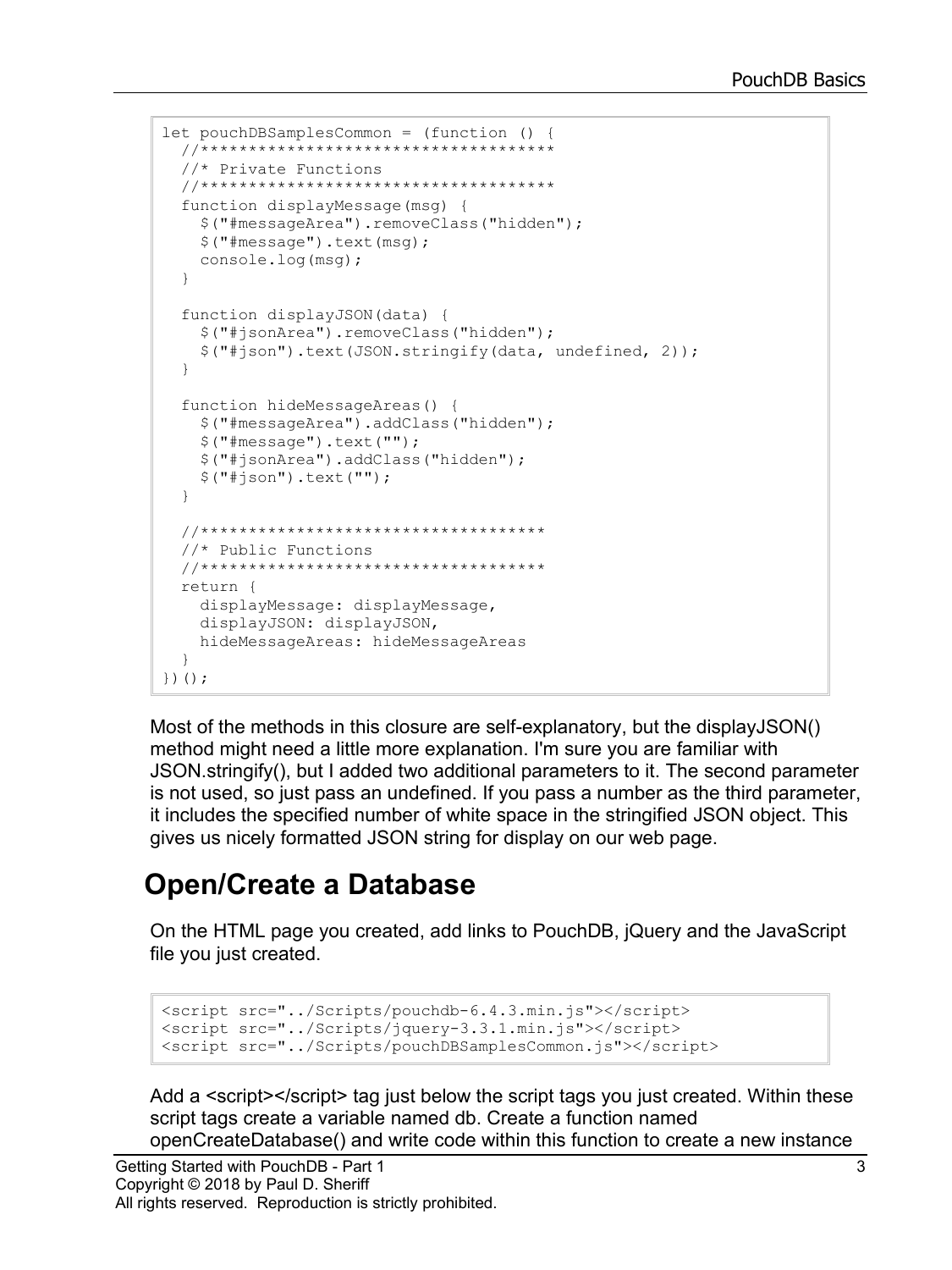of a PouchDB database called 'handyman'. Respond to the 'created' event by using the on() method on the PouchDB class. If the PouchDB database is opened, or created successfully, the database name is passed to this event. Use the closure to display a message that the database is now ready to be used.

```
<script>
 let db = null; function openCreateDatabase() {
    db = new PouchDB('handyman');
    PouchDB.on('created', function (dbName) {
      pouchDBSamplesCommon.displayMessage("Database: '" + dbName + 
"' opened successfully.");
    });
   }
</script>
```
Add an HTML button on the page to call the openCreateDatabase() function.

```
<button class="btn btn-primary" onclick="openCreateDatabase();">
  Open/Create Database
</button>
```
### **Add a Document**

Now that the database is open, call the put() method on the database object to inject a new JSON object into the database. Always use the put() method instead of the post() method, as put() either adds or inserts a document and sets a revision id (*\_rev* field). The *\_rev* field is needed when synchronizing client-side data to the server.

```
function addTechnician() {
  db.put({
     _id: 'psheriff',
    firstName: 'Pal',
    lastName: 'Sheriss',
    docType: 'technician'
  }).then(function (response) {
    pouchDBSamplesCommon.displayJSON(response);
    pouchDBSamplesCommon.displayMessage("Technician added.");
  }).catch(function (err) {
    pouchDBSamplesCommon.displayMessage(err);
  });
}
```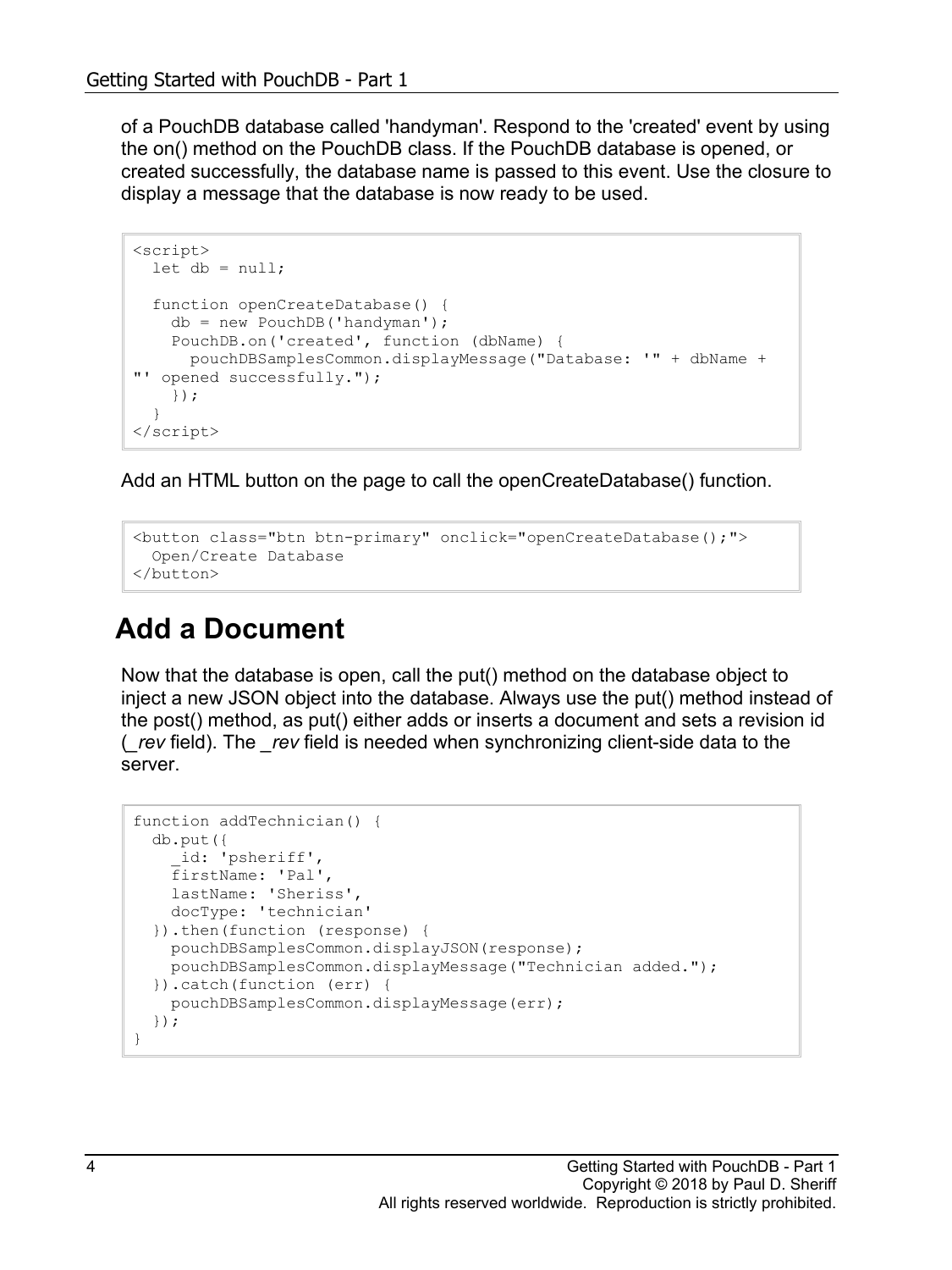### **Get a Document**

Once a document is in the database, you may extract it by passing the *\_id* value to the get() method. This method returns the complete document found or throws an error if the document is not found.

```
function getTechnician() {
   db.get("psheriff")
     .then(function (response) {
      pouchDBSamplesCommon.displayJSON(response);
     }).catch(function (err) {
       pouchDBSamplesCommon.displayMessage(err);
     });
}
```
### **Update a Document**

In order to update a document, you need to retrieve the entire document first using the get() method. Once the document is retrieved, set any of the properties you want to modify, the invoke the put() method, passing in the changed document. Be sure to return the output from the put() method so this new promise can be caught and you check for the success or failure of the update operation.

```
function updateTechnician() {
   db.get("psheriff")
     .then(function (doc) {
       // Change the document
       doc.firstName = "Paul";
       doc.lastName = "Sheriff";
       // Update the document
       return db.put(doc);
     }).then(function (response) {
       pouchDBSamplesCommon.displayJSON(response);
       pouchDBSamplesCommon.displayMessage("Technician updated.");
     }).catch(function (err) {
       pouchDBSamplesCommon.displayMessage(err);
     });
}
```
### **Delete a Document**

You need to retrieve a document prior to deleting it. Pass the *\_id* value you wish to locate to delete. In the then() function, call the remove() method on the PouchDB object. Pass the complete document to the remove() method. Alternatively, you may pass the values for the *\_id* and *\_rev* fields to the remove() method. Return the output from the remove() method, which is a promise. This way you can check the success or failure of the remove operation.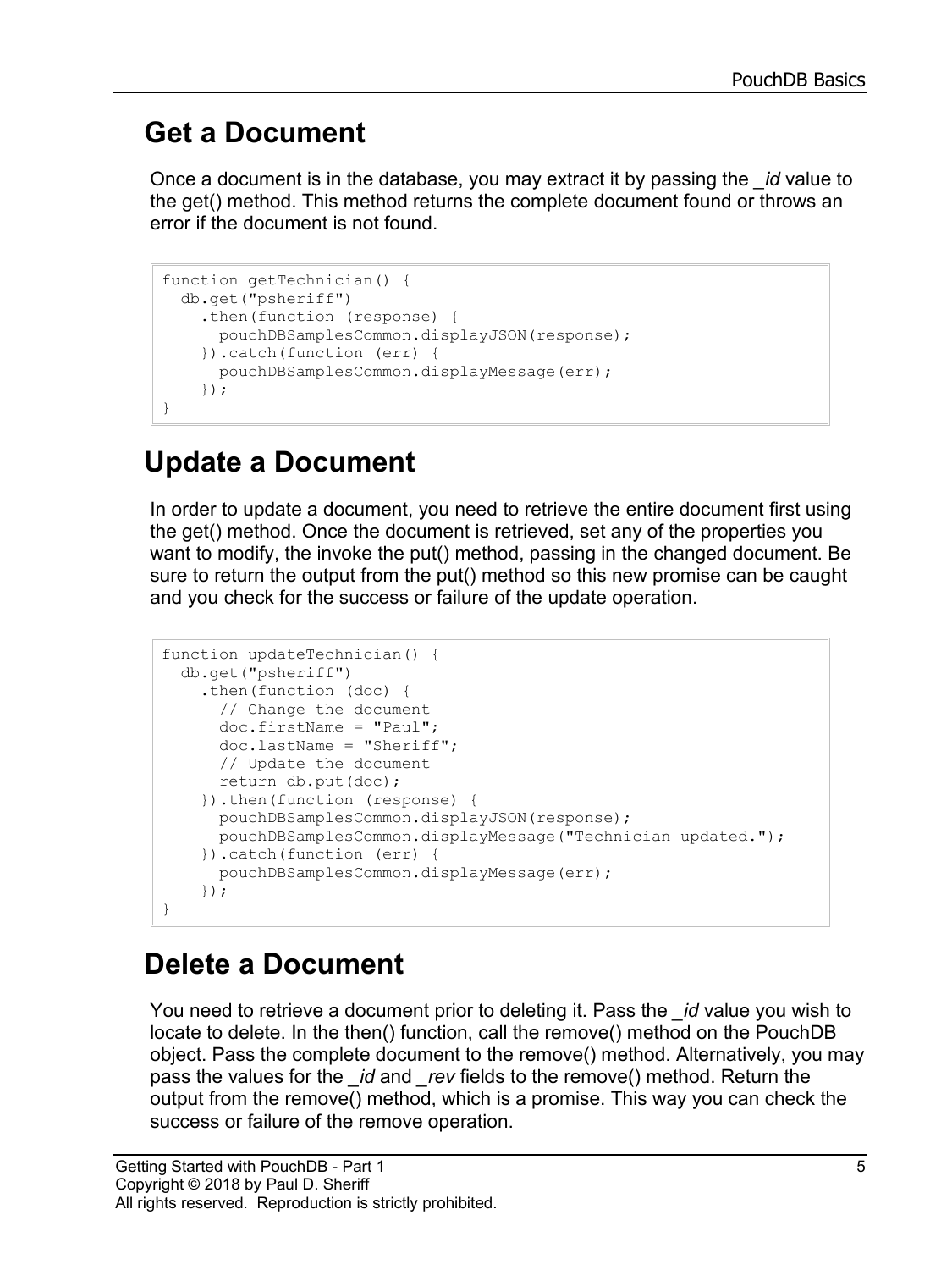```
function deleteTechnician() {
  // Get technician
  db.get("psheriff")
    .then(function (doc) {
      // Delete the technician
      return db.remove(doc);
     }).then(function (response) {
      pouchDBSamplesCommon.displayJSON(response);
      pouchDBSamplesCommon.displayMessage("Technician deleted.");
     }).catch(function (err) {
       pouchDBSamplesCommon.displayMessage(err);
     });
}
```
#### **Compact Database**

As you modify documents, a new revision of the document is stored each time. This means that over time, you have a lot of old versions of the same document. Not all of these are needed, especially after you have synchronized your data to the server. Call the compact() method to remove the old data periodically to keep your database size reasonable.

```
function compactDB() {
   if (db) {
     db.compact().then(function (response) {
       pouchDBSamplesCommon.displayJSON(response);
       pouchDBSamplesCommon.displayMessage("Database compacted");
     }).catch(function (err) {
       pouchDBSamplesCommon.displayMessage(err);
     });
   }
   else {
     pouchDBSamplesCommon.displayMessage("Please open the database 
first.");
   }
}
```
#### **Delete a Database**

If you are finished using a database, you can remove it completely using the destroy() method. This option removes all data, views, and other meta-data associated with this database. There is no way to recover from this operation, so be careful!